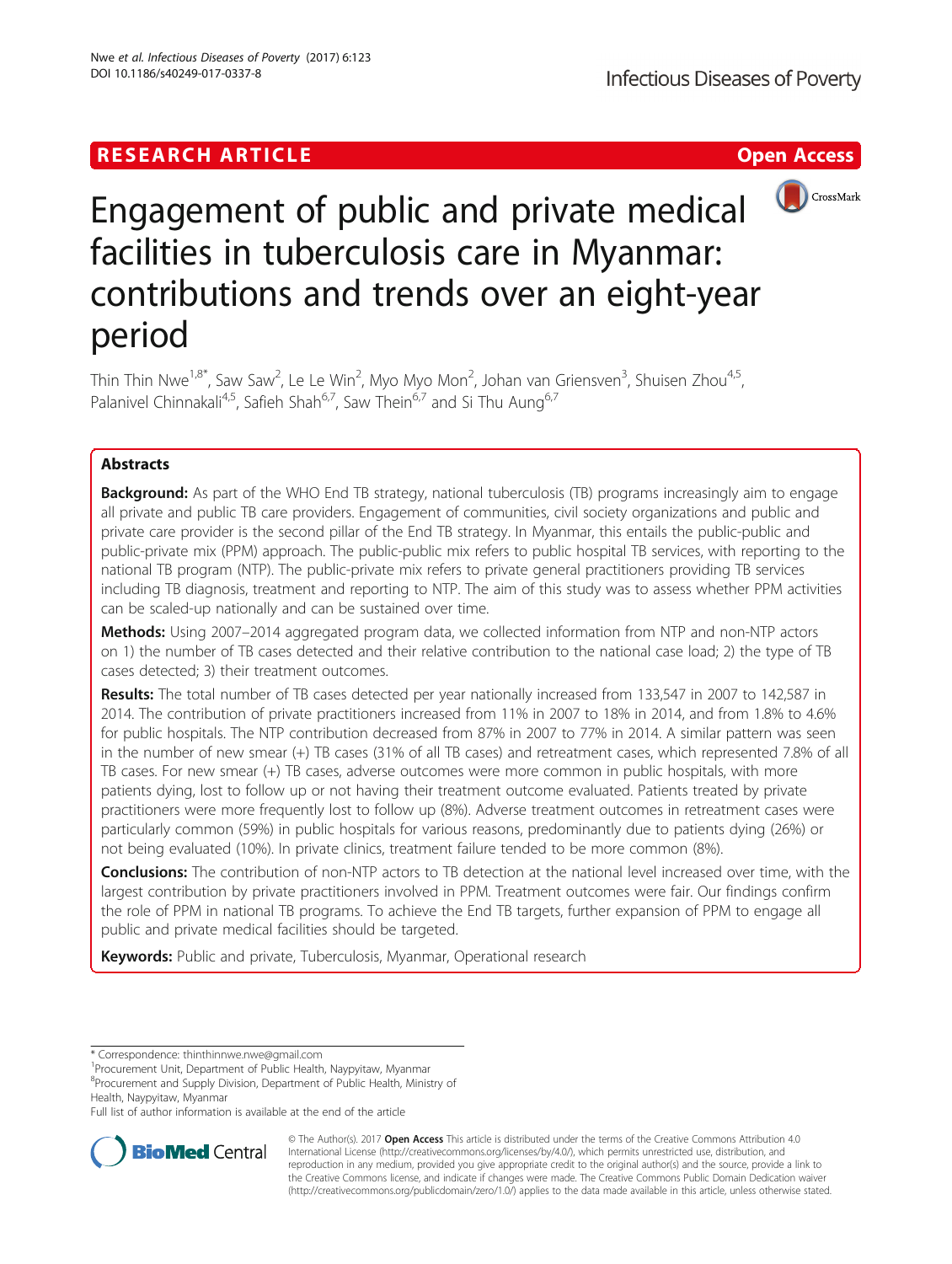#### Multilingual abstracts

Please see Additional file [1](#page-5-0) for translations of the abstract into the five official working languages of the United Nations.

# **Background**

Tuberculosis (TB) remains one of the major global health problems, with a total 9.6 million of TB cases and 1.6 million of TB deaths reported in 2014. In response to this, the international community has engaged in ambitious global initiatives. In 2015, the World Health Organization (WHO) launched the End TB strategy, which aims to reduce TB deaths by 95% and new cases by 90% between 2015 and 2035. The strategy comprises of three pillars with a total of ten components, including enhanced case detection and case holding, engagement of all public and private TB providers, and operational research to assess progress and identify barriers and gaps [[1\]](#page-6-0). Engagement of communities, civil society organizations and public and private care provider is the second pillar of the End TB Strategy [\[2](#page-6-0)]. Myanmar is listed among the 30 countries with a high burden of TB, TB/ HIV and multidrug-resistant (MDR) TB [\[3\]](#page-6-0). The estimated incidence of all TB cases was 369/100000 populations/year and prevalence was 457/100000. The estimated TB mortality was 53/100000. Notification for all forms of TB cases was 293/100000 population and for bacteriologically confirmed was 293/100000 populations [[4](#page-6-0)]. The National TB program (NTP) leads the TB control activities in Myanmar, collaborating with nongovernmental organization (NGO) and international NGOs and volunteers according to the National Health Plan (NHP) in line with the WHO stop TB strategy and End TB strategy. In Myanmar, sick persons use general practitioners (GPs) as their first access point for care, as these are easily accessible. They will turn to the hospital, if not improving after care by the GP, or if financial means have been exhausted.

In Myanmar, the engagement of non-NTP actors was formalized as the public-public and public-private mix (PPM) approach. PPM Directly Observed Treatment Short Course (DOTS) implies inclusion of all public and private health care providers not yet involved in DOTS implementation. Prior to this, TB care was provided by these actors outside of the NTP. Since the activities of these non-NTP actors, public and private hospitals and private general practitioners were not notified to the NTP, it was unclear to what extent national guidelines were followed, and the national TB burden was underestimated. The PPM initiative aims to strengthen the link between the NTP, the public hospitals and the private actors within the framework of the DOTS strategy. The public-public mix entails public hospitals providing diagnostic, and possibly also treatment services, with reporting to the NTP. The public-private mix refers to NGOs and private general practitioners providing these TB services.

Although engagement of all TB care providers in national TB care is one of the key pillars of the End TB strategy implemented in many low income and high burden countries in Asia, studies from the region have reported heterogeneous and sometimes conflicting findings. While involving private actors successfully increased TB case detection in most studies [\[5](#page-6-0)], some studies reported good treatment outcomes while others found high rates of unfavorable outcomes [[6\]](#page-6-0). Moreover, the available data mainly originate from pilot projects, projects conducted in geographically limited areas (eg. one district), and/or studies covering a short period [\[7](#page-6-0)]. It is thus not clear whether the documented contributions are sustained over time, or whether these can be realized at the national level. Data looking at the integration of non-NTP public actors are even scarcer. What is missing are evaluations, at the national level and over a long-term period, of the activities and contributions of all non-NTP providers to TB case detection and treatment. This is an important gap, as TB elimination is unlikely to be achieved without effective partnerships between all TB care providers, supported by operational research evaluating the joined efforts and identifying shared or specific program challenges.

Using routine program data collected by the NTP from public-public and public-private actors between 2007 and 2014, we analyze 1) the number of TB cases diagnosed and their relative contribution to the national case load; 2) the demographic characteristics and type of TB cases diagnosed; 3) their treatment outcomes.

## **Methods**

#### Study design

A retrospective analysis using routinely collected data.

#### Study setting

Myanmar is a South-East Asian country with a total population of 51.4 million. Administratively, the country is divided into seven regions and seven states. Each region or state consists of a number of districts (74 in total), which are further divided into townships (330 in total). In 2015, WHO estimated that the TB incidence was 369 per 100,000 population, TB prevalence was 457 per 100,000 population, and that the estimated incidence of new smear-positive cases was 105 per 100,000 population. The NTP falls under the Department of Public Health of the Ministry of Health and Sports (MOHS). The NTP is currently running 17 Regional and State TB Centers including Naypyitaw, capital city of Myanmar with 101 TB teams at district and township levels. All 330 townships in Myanmar currently function according to the DOTS strategy. It is the internationally recommended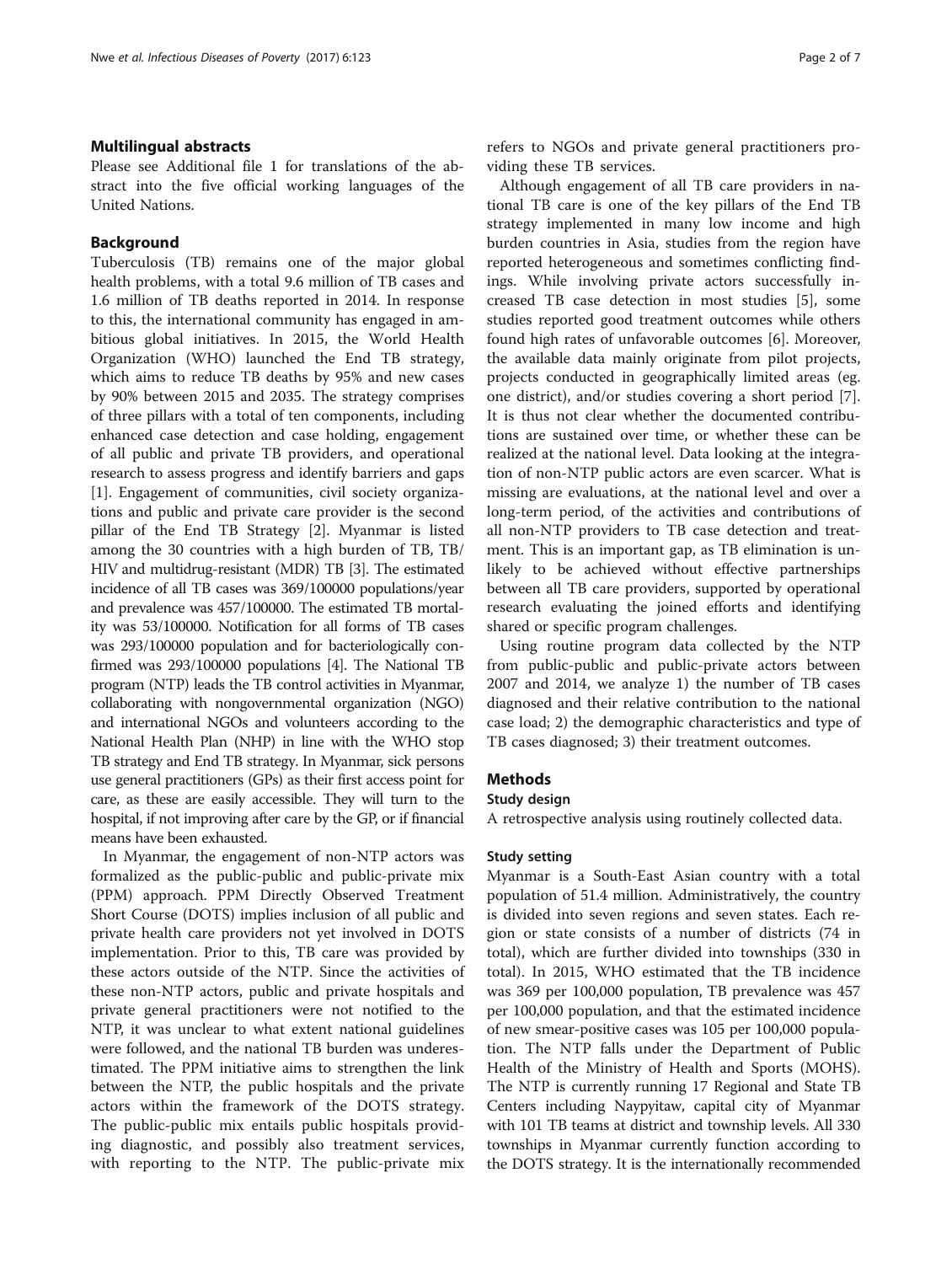strategy for TB control that has been recognized as a highly efficient and cost-effective. DOTS comprises five components: (1) sustained political and financial commitment, (2) diagnosis by quality ensured sputum-smear microscopy, (3) standardized short-course anti-TB treatment (SCC) given under direct and supportive observation, (4) a regular, uninterrupted supply of high quality anti-TB drugs, and (5) standardized recording and reporting [[8](#page-6-0)]. Public hospitals fall under the Department of Medical Care of the MOH and have traditionally – before PPM provided TB care without direct link to the NTP. The private health care sector plays and increasingly prominent role in health care provision in Myanmar. While most private hospitals can be found in larger cities, private general practitioners are located throughout the country and are mainly engaged in ambulatory care. GPs are medical doctors trained by the medical university. More than 3000 medical doctors have been trained by medical universities.

# The public-private mix (PPM) strategy

The public-public mix

This collaboration aims to strengthen the link between the NTP and the public hospitals within the framework of the DOTS strategy. This started with an advocacy meeting, following by a 2 days training of the hospital staff. A hospital DOTS committee was formed and chaired by the medical superintendent and the heads of the clinical departments. A specific DOTS corner was formed, for TB case detection, drug supply and recording and reporting. A TB focal person was assigned, supervised by the Assistant Medical superintendent (AMS).

In 2007, linkage of TB activities in these public hospitals to NTP was piloted in six hospitals, with gradual scaling-up since then. Currently, 24 hospitals are involved. While originally four options with different degrees of involvement were proposed, all PPM hospitals are currently implementing option 3 and option 4. Option 3 refers to patients diagnosed and started on TB treatment in the hospital followed by referral to the NTP health center during treatment. Under option 4, patients are diagnosed, treated and have their outcome ascertained in the hospital, with reporting to the NTP. Option 1 involves diagnosis of TB cases, prescription of TB treatment in hospital, followed by referral to township for DOT, with clinical follow-up at the hospital. Option 2 involves diagnosis of TB cases, prescription of TB treatment in hospital, followed by referral to township for DOT, without clinical follow-up at the hospital.

#### The public-private mix

The public-private mix entails the involvement of national and international NGOs and private practitioners in TB services including TB case finding, case holding and reporting to NTP.

The first initiatives date back to 2004. Currently a total of one national and six international NGOs are involved in the public-private mix. Most international NGOs provide TB care as part of their direct program activities, for example integrated in HIV care programs.

The engagement of private practitioners in TB care is mainly organized via one international (Population Services International - PSI) and one national NGO (Myanmar Medical Association - MMA).

Most private general practitioners have their own private clinic, few are organized in poly-clinics or special clinics. For sputum examination, private doctors refer TB suspects to NTP labs and PSI or MMA affiliated private labs, accredited by the NTP and monitored under an external quality assurance system (EQA). The key contributions of the NGOs are provision of TB drugs – provided by the NTP – and support in reporting to NTP on the TB activities. Supervision is conducted jointly by the NTP, WHO and the respective NGO.

Private practitioners can engage into TB care according to three schemes, with increasing involvement. Scheme 1 consists of health education and referral of presumptive TB cases. In Scheme 2, they additionally function as DOT providers. Scheme 3 refers to NTP affiliated DOTS centers/clinics, which often have an NTP accredited private laboratory.

#### Study participants

All TB cases diagnosed between 2007 and 2014 by the public-public mix according to option 4, the publicprivate mix and the NTP in Myanmar. The focus on option 4 for the public-public mix is because these patients are entirely managed outside of the NTP and reported separately. Information on patients managed under option 3 are not reported separately, but – as they are referred for treatment to the NTP - feature in the aggregated NTP report.

#### Source of data, data collection and validation

All TB actors (all services providing TB services including the public-public and public-private mix) in Myanmar have to report aggregated program data to the NTP on a quarterly basis using a standard reporting form developed by the NTP. This information is entered by the NTP in an Excel-based database, from which the data were sourced for this study. All sites involved in TB care are at least yearly visited by the NTP to check on completeness and validity of the reported data. The following aggregated data were extracted per each TB actor and for each year: the number of TB cases diagnosed, demographics (age, sex), and type of TB and treatment outcomes. TB cases were classified as new or retreatment. New cases were further stratified as smear (+) pulmonary TB, smear (−) pulmonary TB and extra-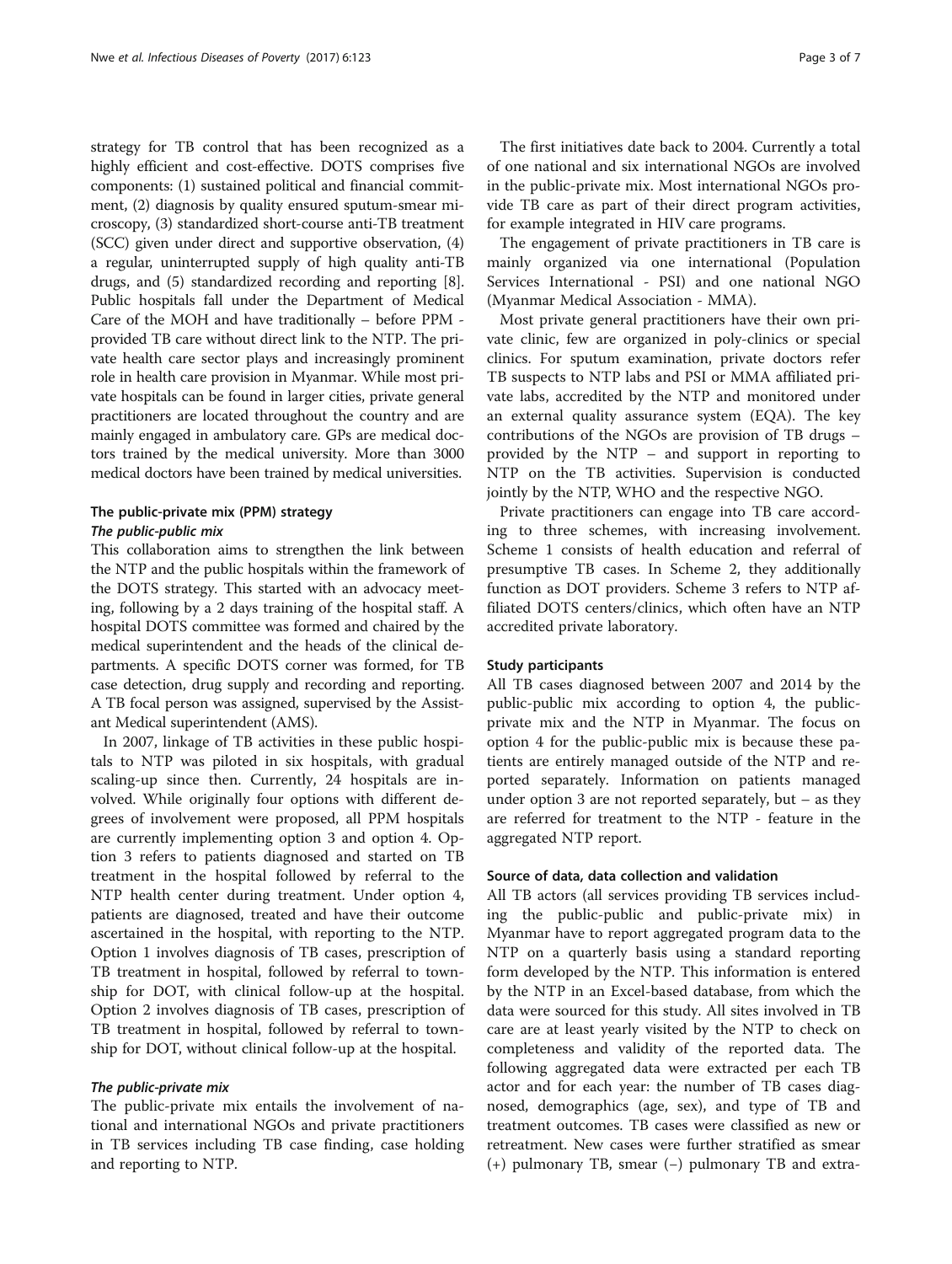pulmonary TB (EPTB). In 2014, this was modified as bacteriologically confirmed PTB, clinically diagnosed PTB, bacteriologically confirmed EPTB, clinically diagnosed EPTB. Treatment outcomes were classified as cured, treatment completed, died, failure, loss to followup, or outcome not evaluated (definitions provided in the Table 1).

#### Analysis and statistics

Data on the TB burden, patient's characteristics and treatment outcomes were summarized using frequencies and percentages. Trends over time were being graphically represented.

#### Results

The total number of cases detected per year ranged from 133,547 in 2007, to 137,403 in 2010 and 142,587 in 2014, with a peak in 2012 (Fig. [1a\)](#page-4-0). The contribution of private practitioners increased from 11% in 2007 to 18% in 2014, and from 1.8% to 4.6% for public hospitals. The contribution of NTP in national TB case detection decreased from 87% in 2007 to 77% in 2014.

A similar pattern for public hospitals and private practitioners was seen in the number of new smear $(+)$  TB cases (Fig. [1b](#page-4-0)) and retreatment cases (Fig. [1c](#page-4-0)), with as main difference that the absolute numbers of new smear(+) TB cases detected by NTP decreased over time, but the numbers of retreatment cases increased. The contribution of new smear positive TB cases for NTP decreased from 87% in 2007 to 78% in 2014, but increased for private practitioners from 12% to 20% and for public hospitals from 1% to 2% in 2007 and 2014, respectively. The contribution of retreatment TB cases for NTP increased from 76% in 2007 to 81% in 2014, but decreased for private practitioners from 18% to 13% and for public hospitals from 6% to 6% in 2007 and 2014, respectively. The demographics of the new smear (+) TB cases are shown in Table [2.](#page-4-0) Most (65%) were male and between 25 to 44 years old. No clear differences were noted between the three different providers.

The treatment outcomes are presented in Fig. [2](#page-4-0). For new smear(+) TB cases, adverse outcomes were more common in public hospitals, mainly due to an increased proportion of patients that died, were lost to follow up or were not evaluated (Fig. [2a](#page-4-0)). Patients treated by private practitioners were more frequently loss to follow up. Adverse treatment outcomes in retreatment cases were particularly common in public hospitals for various reasons, predominantly due to patients dying or not having their treatment outcome evaluated (Fig. [2b\)](#page-4-0). In private clinics, treatment failure tended to be more common.

## **Discussion**

Over the eight year period, the contribution of non-NTP actors to TB detection at the national level increased from 13% in 2007 to 23% in 2014, with the largest contribution by private practitioners involved in PPM. Treatment outcomes by private practitioners were generally good, although the reasons behind the higher default rate in the private sector remain unclear. Treatment outcomes were less satisfactory in the public hospital, particularly for retreatment cases.

Our findings of the successful contribution of PPM to TB case detection are in line with previous studies from Myanmar and neighboring countries [\[5, 9](#page-6-0), [10](#page-6-0)]. Our study adds to the existing literature by providing information on what PPM can represent at the national level, and by demonstrating that this can be sustained, and scaled-up, over a long period. For instance, a pilot project in Myanmar conducted between 2002 and 2006 showed encouraging results, but emphasized that sustaining and replicating such partnerships might be challenging [[7\]](#page-6-0), and similar concerns have been expressed in other studies from the region [\[11, 12\]](#page-6-0).

Besides a peak in 2012, the total case detection tended to increase slightly between 2007 and 2014. The increase in 2012 can be explained by a number of specific activities resulting in exceptional high detection rates by the NTP, including the launch of a TB-reach active case finding project [\[13\]](#page-6-0).

**Table 1** Myanmar's national TB treatment guideline definition for TB treatment outcome

| Outcomes            | Definitions                                                                                                                                                                                                                                                                                       |  |  |  |
|---------------------|---------------------------------------------------------------------------------------------------------------------------------------------------------------------------------------------------------------------------------------------------------------------------------------------------|--|--|--|
| Cure                | A pulmonary TB patient with bacteriologically confirmed TB at the beginning of treatment who was smear or culture<br>negative in the last month of treatment and on at least one previous occasion.                                                                                               |  |  |  |
| Treatment completed | A TB patient who completed treatment without evidence of failure but with no record to show that sputum smear or<br>culture results in the last month of treatment and on at least one previous occasion were negative, either because tests<br>were not done or because results are unavailable. |  |  |  |
| Treatment failure   | A TB patient whose sputum smear or culture is positive at month 5 or later during treatment.                                                                                                                                                                                                      |  |  |  |
| Died                | A TB patient who dies for any reason before starting or during the course of treatment.                                                                                                                                                                                                           |  |  |  |
| Loss to follow-up   | A TB patient who did not start treatment or whose treatment was interrupted for 2 consecutive months or more.                                                                                                                                                                                     |  |  |  |
| Not evaluated       | A "Transferred out" patient whose treatment outcome is not received (unknown) from the transferred township.                                                                                                                                                                                      |  |  |  |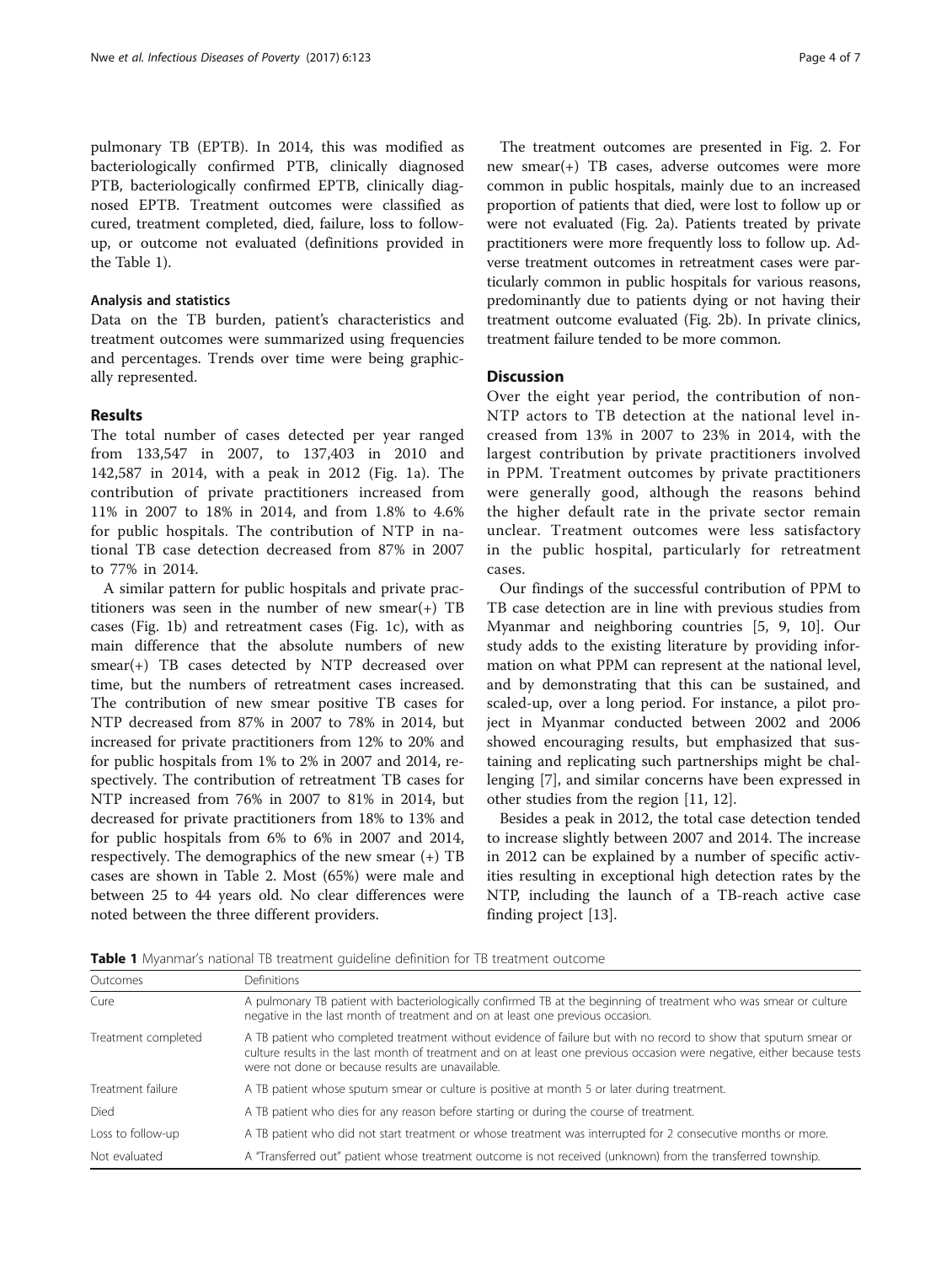<span id="page-4-0"></span>

The public-private mix made a substantial contribution to TB case detection. Qualitative studies in Myanmar from 10 to 15 years ago identified multiple gaps and limited collaboration between the NTP and private general practitioners [\[14, 15](#page-6-0)] Limited trust between public and private sector and lack of knowledge on national TB guidelines amongst general practitioners were put forwards as contributing factors [[14](#page-6-0)]. The current success indicates that some of these have been overcome. Key factors for successful and sustainable PPM-DOTS that

**Table 2** Age and gender distribution of sputum smear (+) tuberculosis (TB) cases diagnosed by National TB program (NTP), public-public and public-private partnerships in Myanmar, 2007–2014

|             | <b>NTP</b> |    | Private |    | Public (non-NTP) |    |
|-------------|------------|----|---------|----|------------------|----|
|             | Ν          | %  | Ν       | %  | N                | %  |
| Total       | 339,989    |    | 74,959  |    | 9672             |    |
| Sex         |            |    |         |    |                  |    |
| Male        | 220,360    | 65 | 42,118  | 64 | 6300             | 65 |
| Female      | 119,629    | 35 | 26,481  | 36 | 3372             | 35 |
| Age (years) |            |    |         |    |                  |    |
| $0 - 14$    | 29,620     | 9  | 7361    | 10 | 1361             | 14 |
| $15 - 24$   | 41,227     | 12 | 9821    | 13 | 863              | 9  |
| $25 - 34$   | 67,295     | 20 | 16,769  | 22 | 2741             | 28 |
| $35 - 44$   | 67,795     | 20 | 14,925  | 20 | 2329             | 24 |
| $45 - 54$   | 59,898     | 17 | 12,088  | 16 | 1240             | 13 |
| $55 - 64$   | 43,201     | 13 | 8297    | 11 | 658              | 7  |
| $\geq 65$   | 30,953     | 9  | 5693    | 18 | 480              | 5  |

NTP national tuberculosis program

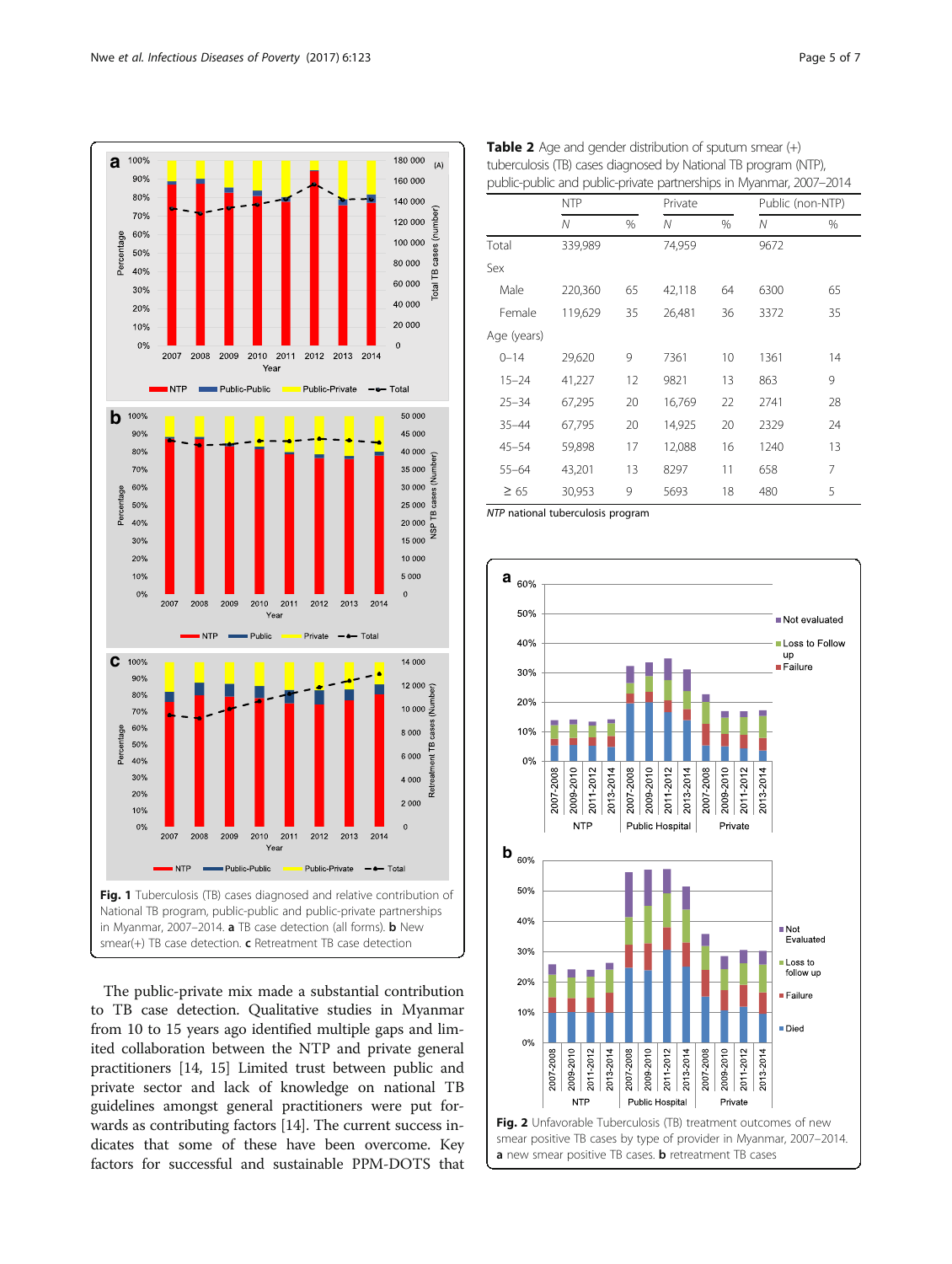<span id="page-5-0"></span>have previously been identified include advocacy and increased awareness raising, regular continued medical education (CME) activities, good coordination of PPM and regular contact between all actors [[16](#page-6-0)].

However, there is also room for improvement. With the vast majority of TB patients seeking care from the private sector before presenting at the TB center, partnership with the entire private sector is needed for success towards TB elimination. It is estimated that around 40–45% of the general practitioners currently still provide TB care outside PPM, prescribing TB drugs via drug shops, and without notification to the NTP [[17\]](#page-6-0). Factors previously put forward by non-PPM general practitioners for their non-participation included the paperwork required for PPM and insufficient recognition of their contribution by the NTP [[16\]](#page-6-0).

These factors have been addressed by the NTPS since then. It is also encouraging that almost all GPs are member of the Myanmar medical association, providing opportunities for further awareness raising and increasing partnerships. As the most recent qualitative study on PPM dates back from 2009, more up to date information on potential barriers and success factors would be useful. Finally, increased access of diagnostic innovations such as Gene X pert for non-NTP actors could further enhance case detection.

While previous studies from pilot projects have reported good treatment outcomes within the public private mix [\[17\]](#page-6-0), the default rate in our study was relatively high. Whether there are other contributing factors such the quality of DOTS, patient support and tracing requires further in-depth assessment.

The contribution of the public-public mix remained small, with only 24 tertiary level hospitals involved. However, as information on the activities of the public hospitals referring TB cases for treatment to the NTP – I e working under option 3 – was not available, their contribution is underestimated in our study. The next step would be the integration of the district hospitals, which currently provide TB care as part of the primary health care program, under a different department. Specialty hospitals with a high TB burden such as specialist hospitals should be preferentially targeted as well, besides hospitals falling under other ministries than the MOHS (eg. military and railway hospitals). Strengthened partnership with all public actors would further help to ensure completeness of reporting of national TB case detection, and alignment of TB care with national TB guidelines. The higher mortality rate in TB cases in the public hospitals, compared to the NTP, is likely explained by disease stage or co-morbidities. Follow-up studies would be of value to assess opportunities for further reducing the case fatality rate. The reasons for the high proportion of default and patients without

outcome evaluation, particularly amongst retreatment cases, should be determined as well.

One of the strengths of this study is the use of national data, representative of what is happening in the country. Data validation systems were in place across the eight year period. In contrast with most other studies, our study also covered a long period, allowing assessing the long-term contribution of PPM. It is also one of the few studies concurrently evaluating public-public and publicprivate partnerships. There are a number of important limitations to acknowledge. The use of aggregated data program data precluded more in depth analysis. As per NTP reporting guidelines, demographic information was only available for new smear (+) TB cases.

#### Conclusions

In conclusion, between 2007 and 2014, the PPM model contributed substantially and increasingly to TB case detection. While the contribution of the public-private mix reached 18% in 2014, this remained at 4.5% for the public-public mix. Treatment outcomes were generally fair, although the higher loss to follow up rate in the private sector and the overall poorer outcomes in retreatment cases in public hospitals needs attention. Further scaling-up of the PPM model will require finding ways to engage the relatively large group of general practitioners not yet involved in PPM, and integration of all hospitals in TB care.

## Additional file

[Additional file 1:](dx.doi.org/10.1186/s40249-017-0337-8) Multilingual abstracts in the five official working languages of the United Nations. (PDF 680 kb)

#### Abbreviations

DOTS: Directly Observed Treatment Short Course; EPTB: Extra Pulmonary Tuberculosis; EQA: External Quality Assurance; GPs: General Practitioners; MMA: Myanmar Medical Association; MOHS: Ministry of Health and Sport; NGOs: Nongovernmental Organizations; NTP: National Tuberculosis Program; PPM: Public-Public-Public-Private-Mixed; PSI: Populations Services International; PTB: Pulmonary Tuberculosis; TB: Tuberculosis; WHO: World Health Organization

#### Acknowledgements

This research was conducted through the Structured Operational Research and Training Initiative (SORT IT), a global partnership led by the Special Program for Research and Training in Tropical Diseases at the World Health Organization (WHO/TDR). SORT IT Programmes include a teaching component developed jointly by the International Union Against Tuberculosis and Lung Disease(The Union) and Medécins sans Frontières.The specific SORT IT program which resulted in this publication was implemented by: WHO/TDR; The Department of Medical Research (DMR), Ministry of Health, Myanmar, The National Malaria Control Program and The National TB Program, Department of Health, Ministry of Health, Myanmar;the WHO Country Office for Myanmar, the Operational Research Unit (LuxOR), Médecins Sans Frontières, Brussels Operational Center, Luxembourg; the Centre for Operational Research, The Union, France; The Institute of Tropical Medicine, Antwerp, Belgium; the Academic Model Providing Access to Healthcare(AMPATH), Kenya and; the National Institute of parasitic diseases, China CDC.